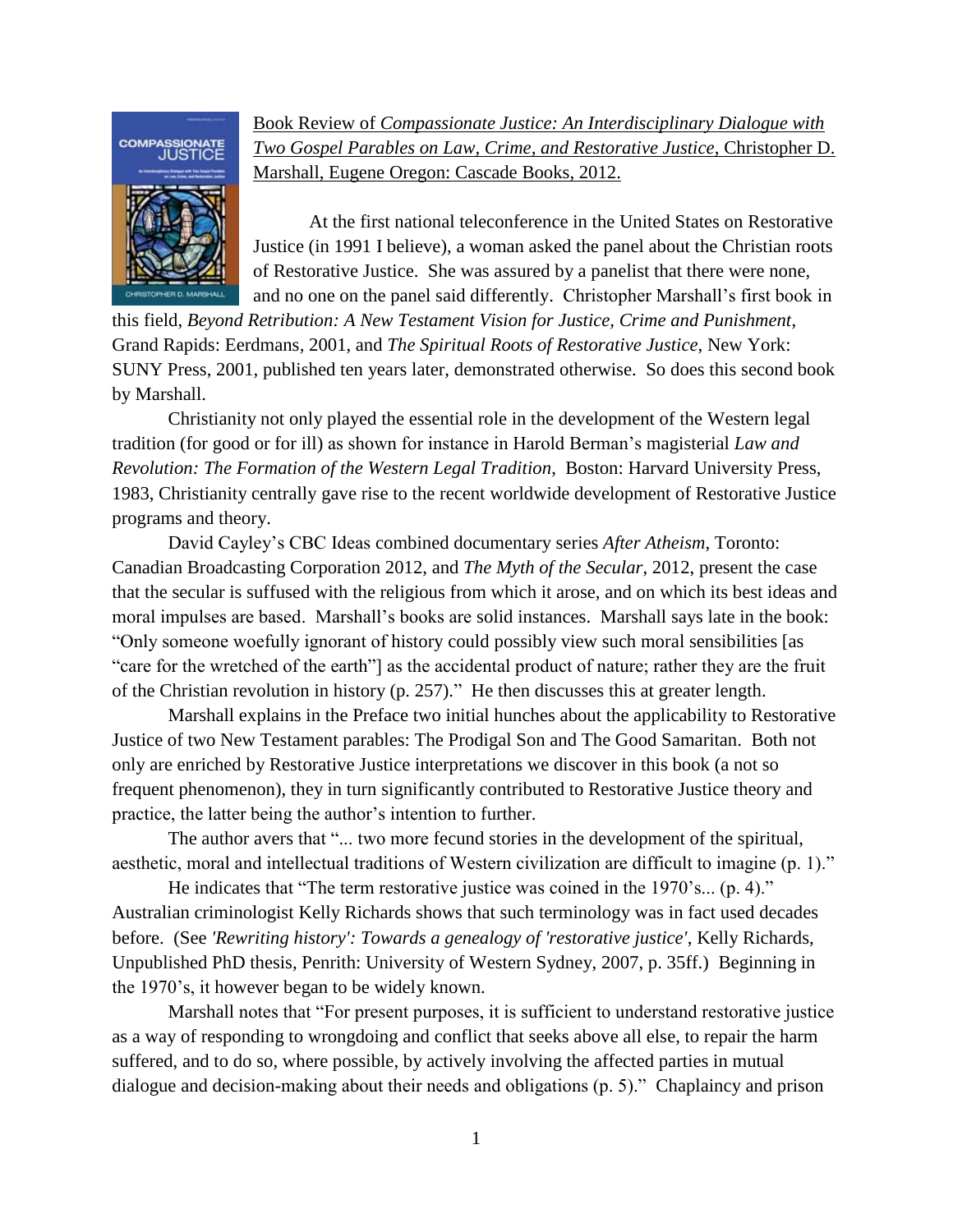visitation initiatives however embrace Restorative Justice, while predating the terminology. Neither actively involves the affected parties in repairing the harm of crime. Marshall acknowledges that both "process" and "values" may be attached to Restorative Justice, and should not be pitted against the other, rather held together. Most of his book extracts and applies "values" from the two parables.

Of further note: aboriginal understandings and practices of Restorative Justice the world over predate both the terminology and any singling out a "[grand]father" of Restorative Justice. Marshall states that "The seminal work [on Restorative Justice] is Zehr, *Changing Lenses,*  [Scottdale: Herald Press, 1990/2005]*...* (p. 6)." Others were certainly "seminal" antecedents to Zehr's publication, including *Gerechtigheid als vrijplaats - de terugkeer van het slachtoffer in ons recht*, uitg. Ten Have, Baarn, 1985, by Herman Bianchi, later published in English as *Justice as Sanctuary: Toward a New System of Crime Control*, Indianapolis: University of Indiana, 1992. Another of Bianchi's English publications should be noted: *Abolitionism: Towards a Nonrepressive Approach to Crime: Proceedings of the Second International Conference on Prison Abolition, Amsterdam 1985* (edited with René van Swaaningen), Amsterdam: Free University Press, 1986. Though "prison/penal abolitionism" itself has not been widely embraced. Yet another publication, *Christian Faith and Criminal Justice: Toward a Christian Response to Crime and Punishment*, New York: Paulist Press, 1978, by Catholic lay scholar Gerald Austin McHugh, had a much earlier significant impact well before Restorative Justice terminology was commonplace. One could also name Finnish criminologist Nils Christie and others as early contributing "seminal" authors.

Marshall argues that "If it is to flourish then, restorative justice must be anchored in alternative 'communities of value'... (p. 7)." One such he challenges ought to be the Christian church. Restorative Justice should "... call the church's attention back to what Jesus himself expounded in his teaching and embodied in his life (p. 7)." The two parables examined are outstanding examples of Jesus' teaching, the author declares.

The three parts of the book are explained: Part 1 – The Good Samaritan – "Restoration and the Victim"; Part 2 – The Prodigal Son – "Restoration and the Offender"; Part 3 – the meaning of compassion and its connection to justice – "Just Compassion". The author concludes the book with discussion of a critique of Restorative Justice by legal scholar Annalise Acorn in her book *Compulsory Compassion: A Critique of Restorative Justice*, Law and Society Series, Vancouver: University of British Columbia Press, 2004. Over against Acorn, Marshall contends, "Both parables teach that it is only by being 'moved with compassion' at the reality of human suffering... that we are adequately equipped to understand and achieve what is needed to bring about true justice... (p. 11)."

Before engaging the first parable directly, Marshall discusses the power of story-telling, adducing multiple ways they are used in society "to enact procedurally and politically the moral vision and priorities" articulated. "Stories, it seems, are socially formative and morally effectual in a way that abstract rules and philosophical principles are not... it is the stories we tell and accord authority to because of their truthful insight into moral experience that best enable us to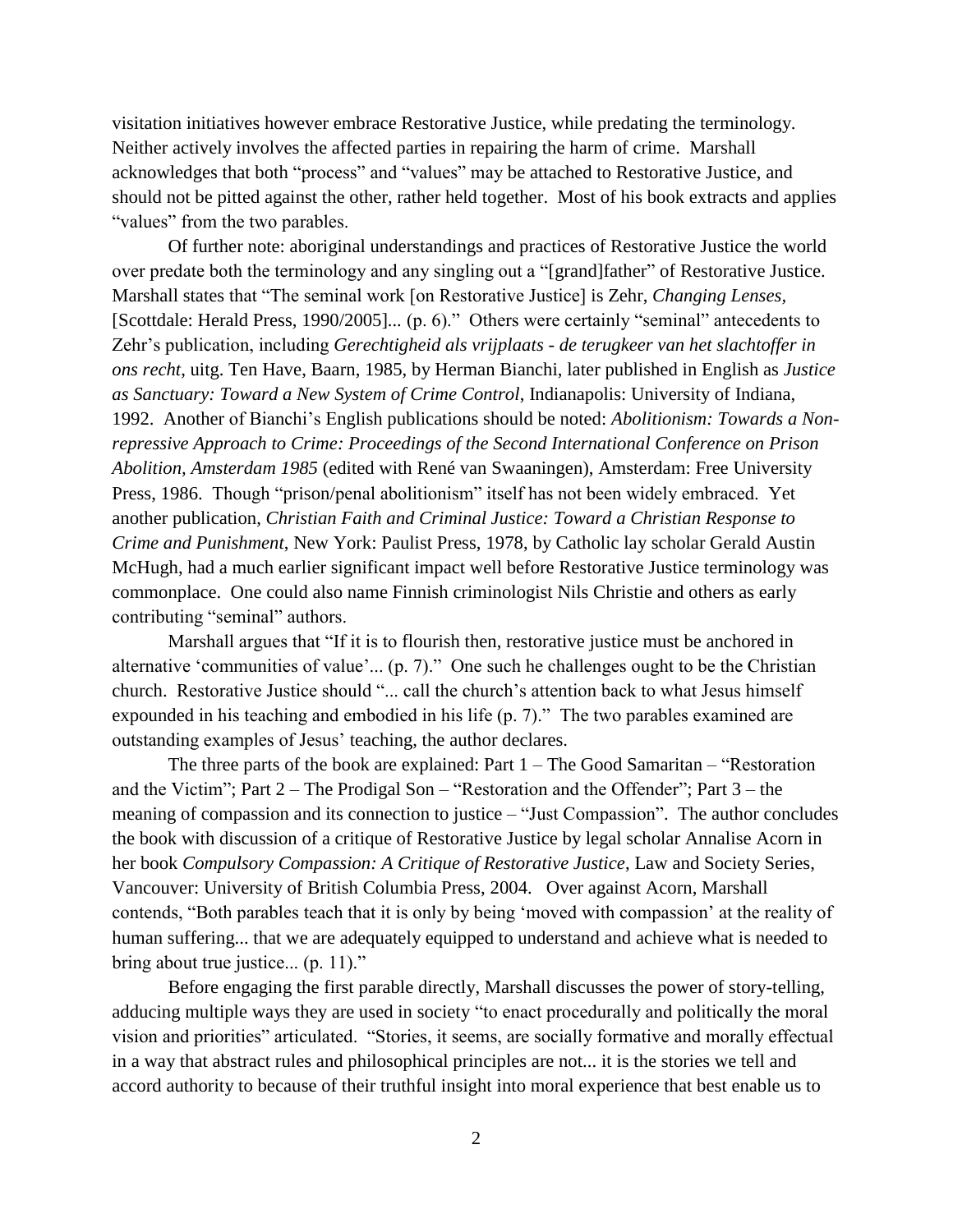identify the virtues and values we consider desirable, to elicit social obligation towards them, and to encourage and sustain shared moral vision (p. 19)." He states "... it is hard to think of another story that has been more influential in molding personal and political virtue than the parable of the Good Samaritan (p. 19)."

He moves to a critique of post-Enlightenment liberalism that "... mistakenly assumes... that freedom and rationality can flourish independently of any undergirding narrative that is commonly held to be true. We are free insofar as we have no common story that constrains us (p. 20)." On the contrary, claims Marshall, lists of political principles, ethical values and codes of human rights are inadequate. "We also need unifying, authoritative, and empowering *stories*  that educe and enact moral truth, for moral character and virtue are inherently narrativedependent phenomena (p. 20)." He holds up as exemplary Martin Luther King Jr.'s repeated use of the " 'magnificent little story' of the Good Samaritan (p. 21)."

The author notes "The parable's particular pertinence to issues of criminal justice in general, and restorative justice in particular, is evident in at least four ways (p. 35)." They are: A Focus on Victimization (pp. 36 – 38); A Duty of Concern for Victims (pp. 38 – 40); A Perspective on Law (pp.  $40 - 50$ ); and A Declassification of the Adversary (pp.  $50 - 53$ ). The next chapter elaborates more fully on these points.

He further indicates that the love commandments (love God/love neighbour) epitomize the meaning of the law, then writes: "The available evidence suggests that Jesus adopted a particularly lucid and compelling position on the absolute priority of love and the inseparability of both commands, a position that has had an enduring impact on subsequent Christian tradition (p. 65)." In a footnote, he adds, "Elsewhere in the New Testament, love of neighbor alone is used to summarize the law (Gal 5:14; Rom 13:9; Jas 2:8) (p. 65)." Again: "... love for God includes and enables love of neighbor, while love of neighbor expresses and requires love for God (p. 69)." It seems the litmus test for love of God is love of neighbour/enemy. The *Ten* Commandments are reduced to *Two* love commandments by Jesus, that Paul and James sum up in *One*: Love of Neighbour. To the extent we fail in our love of neighbour/enemy, we fail in our love of God. "Love" in the New Testament is an active embrace of the other in friendship, "benevolent *action*, not affective feelings (p. 72).", a "love" that as Paul declares in Rom 13:10 "... *does no harm to its neighbor. Therefore love is the fulfillment of the law."* 

It is difficult to notice the love commands' overarching positive "enduring impact on subsequent Christian tradition" at least in the West, when the trilogy of Western doctrines of "just war", "just desserts", and "just hell (of eternal conscious torment)" have wreaked or threatened massively the opposite: numerically incalculable "harm to the neighbour". A study of Western Church history can wonder at "subsequent Christian tradition" disconnect. So Marshall's comment: "... Jesus' parable surely excludes the legitimacy of using violence in the name of love to render other people as victims, even if they are perceived to be guilty of violent wrongdoing themselves (p. 135)."

In the final chapter of Part 1, Marshall discusses enacting "Samaritan Laws", observing that "Current law, in essence, reflects the viewpoint of the priest and the Levite more than it does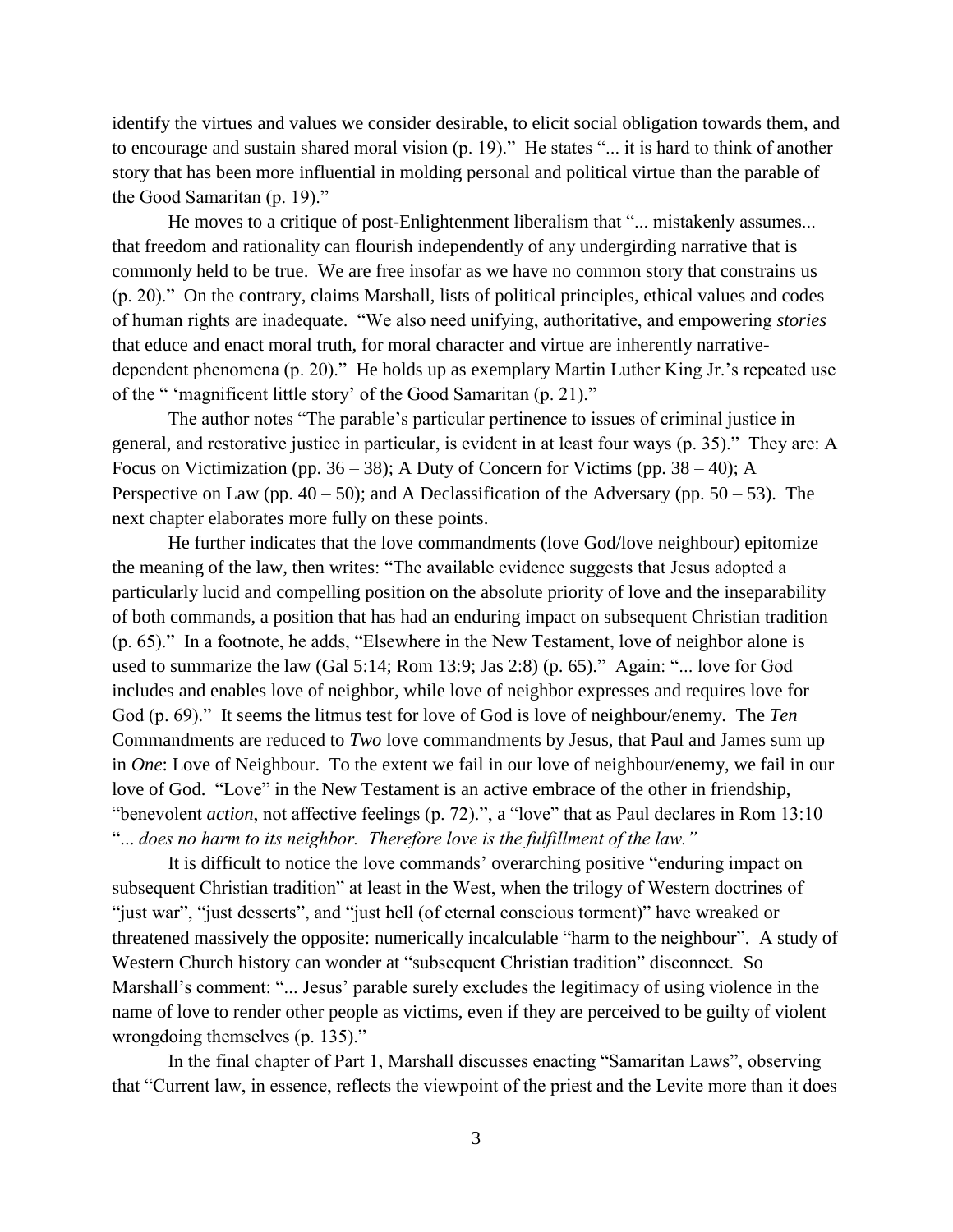the perspective of Jesus or the merciful Samaritan (p. 174)." He argues for their existence more at a symbolic level, rather than to punish non-compliance. In response to liberalism, he says finally: "Samaritan laws attest to the fact, sometimes forgotten in liberal society, that it is impossible to be truly free on our own, for we cannot escape from being our brother [*sic*] or sister's keeper (p. 176)."

Part 2 discusses the parable of the Prodigal Son under the heading, "Restoration and the Offender".

Marshall indicates its enormous impact wherever the story has been told. This includes theologically. It accentuates "... the fundamental driving force behind the good news of salvation proclaimed by Jesus in the Gospel tradition: the costly love and restoring justice of the reign of God (p. 188)." Reading the parable through a criminal justice lens makes sense for at least two reasons. First, the three main characters are they in all crime: offender, victim, and wider community. Second, the older brother's reaction focuses attention on the "justice" of the father's actions. Marshall sees the parable giving priority "to the restoration and reintegration of offenders as an outworking of the discipline of forgiveness (p. 194).", over against the "lawabiding" community (that in fact is largely self-deceptive about its own "repeat opportunistic offending" according to Thomas Gabor's *'Everybody Does It!': Crime By the Public*, Toronto: University of Toronto Press, 1994.)

Marshall cites "three crucial elements of accountability: acceptance of moral blame, recognition of the impact of one's behavior on others, and acknowledgement that relationships have been damaged and can only be restored by an act of grace on the part of the victim (p. 211)." But more is needed: namely repentance that paves the way for reconciliation and restoration.

In a chapter entitled "A Better Justice", Marshall argues "that there is no justice without mercy and mercy is essential to attaining justice in its thicker or restorative sense... (p. 219)."

In further discussing the parable, Marshall suggests that "Perhaps the profoundest insight of restorative justice theory, and the secret to the power of its simple mechanism of bringing victims and offenders to talk about what has happened, is its recognition that offenders and victims are on parallel journeys of dealing with the crushing impact of shame... and that each party, paradoxically, holds the key to the other's healing. This key, moreover, is the mutual conferral of honor... through their voluntary participation in the process (p. 231)."

Within however the larger "law-abiding community" (self-deceptively as Thomas Gabor's *'Everybody Does It!'* mentioned earlier indicates), several dynamics preclude ready acceptance by collective society of rehabilitation or reintegration of the offender. They include: harsh judgmentalism (p. 234), cold self-righteousness (p. 236), and embittered victimhood and distrust (p. 239). To these, Marshall claims, "Whatever else punishment may achieve, it cannot give life to the dead or bring joy, music, and dancing into the experience of former victims (vv. 23, 25, 32). Only repentance, confession, compassion, and forgiveness – the "gentle virtue of mercy" – can satisfy justice in its thickest sense (p. 244)." "Justice in its thickest sense" is "not